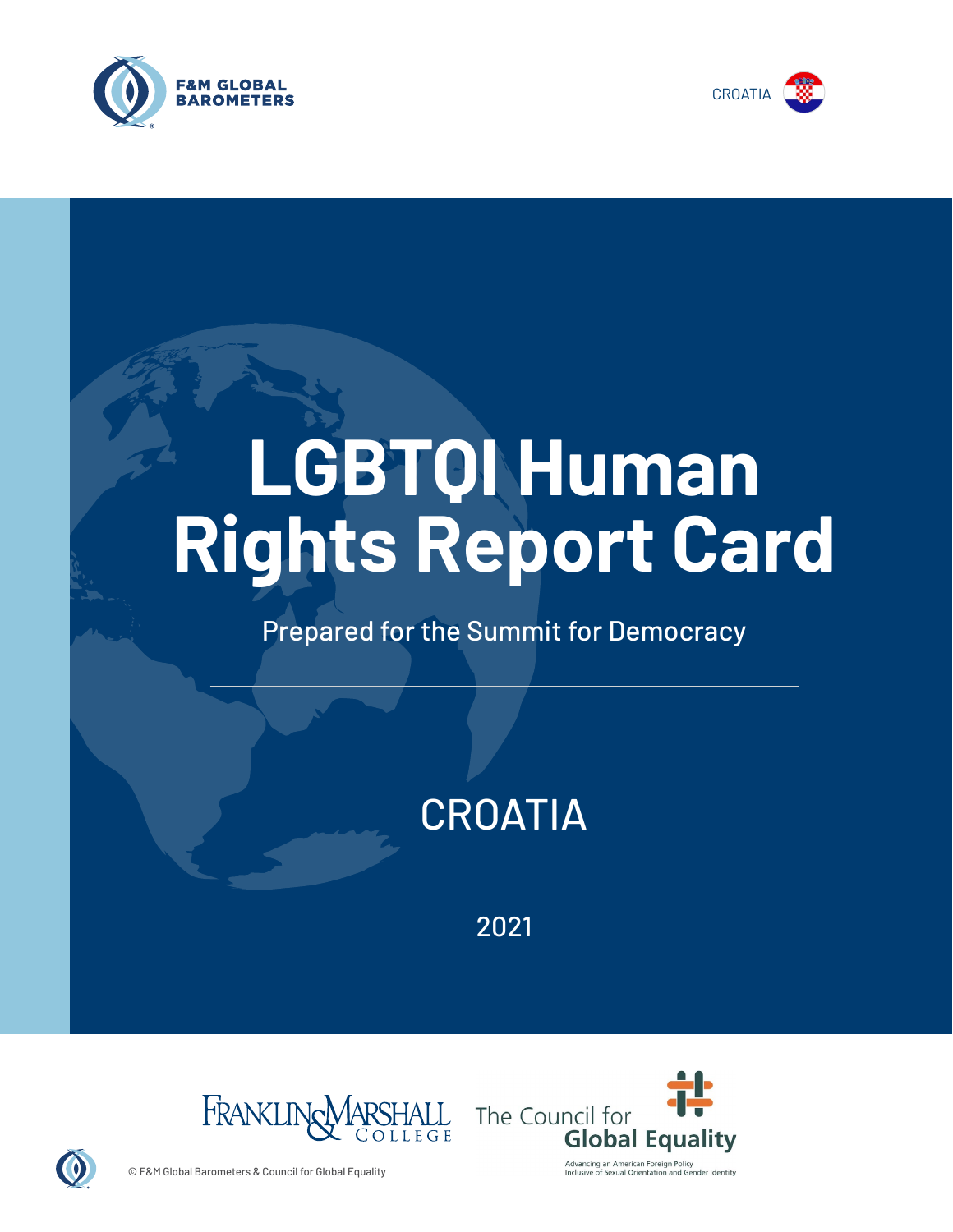



# **Croatia**

# Report Card on the Human Rights of LGBTQI Peoples

## **OVERVIEW**

Inclusive democracies value the democratic, economic, and social contributions of *all* citizens. Indeed, democracy itself cannot thrive unless the human rights of all people are protected, and this must include protections for often marginalized lesbian, gay, bisexual, transgender, queer, and intersex (LGBTQI) peoples. Advancing rights for the protection of LGBTQI people is also closely correlated to broader democratic dividends, including efforts to address democratic backsliding, fight corruption, and build resilient movements to fight authoritarianism. These themes of the Summit for Democracy are also themes of LGBTQI movements around the world.

This report card provides a concise measurement of the attainment of core human rights protections for LGBTQI individuals. It sets the collective standard for participating states' core legal obligations toward LGBTQI peoples and consequently the ability of LGBTQI citizens to contribute to and benefit from democratic institutions. Countries are graded on three dimensions: Basic Rights, Protection from Violence, and Socio-economic rights. Only one state has achieved all benchmarks. The Summit for Democracy signals the start of a year of action when all states will have an opportunity to demonstrate progress in advancing the human rights and democratic participation of LGBTQI peoples.

The report card is based on **2020** baseline data and will be updated during the year of action to reflect advances over the coming year, culminating in a 2022 report at the end of the Summit process.

| $0 - 59\%$ | $60 - 69\%$ | $70 - 79\%$ | $80 - 89%$ | $90 - 100\%$ |
|------------|-------------|-------------|------------|--------------|
| Failing    | Poor        | Fair        | Good       | Excellent    |

# **REPORT CARD SCALE**

# **ADDITIONAL DEMOCRACY INDICATORS**

| Democracy Index<br>Full Democracy 8-10   Flawed Democracy 6-8   Hybrid Democracy 4-6   Authoritarian 0-4 | 2020                | 6.5/10   |
|----------------------------------------------------------------------------------------------------------|---------------------|----------|
| Freedom House Freedom in the World<br>Free 70-100   Partly Free 40-69   Not Free 0-39                    | 2020                | 85/100   |
| <b>Corruption Perceptions Index</b><br>Very Clean 100/100   Highly Corrupt 0/100                         | 2020                | 47/100   |
| <b>Global Acceptance Index</b><br>High Acceptance 10   Low Acceptance 0                                  | 2017-20             | 5.05/10  |
| <b>Fragile States Index</b><br>Sustainable 0-30   Stable 30-60   Warning 60-90   Alert 90-100            | 020<br>$\bar{\sim}$ | 46.1/100 |
| <b>UNDP Gender Inequality Index</b><br>Very High 0.0   Low 1.0                                           | 2019                | 0.116/1  |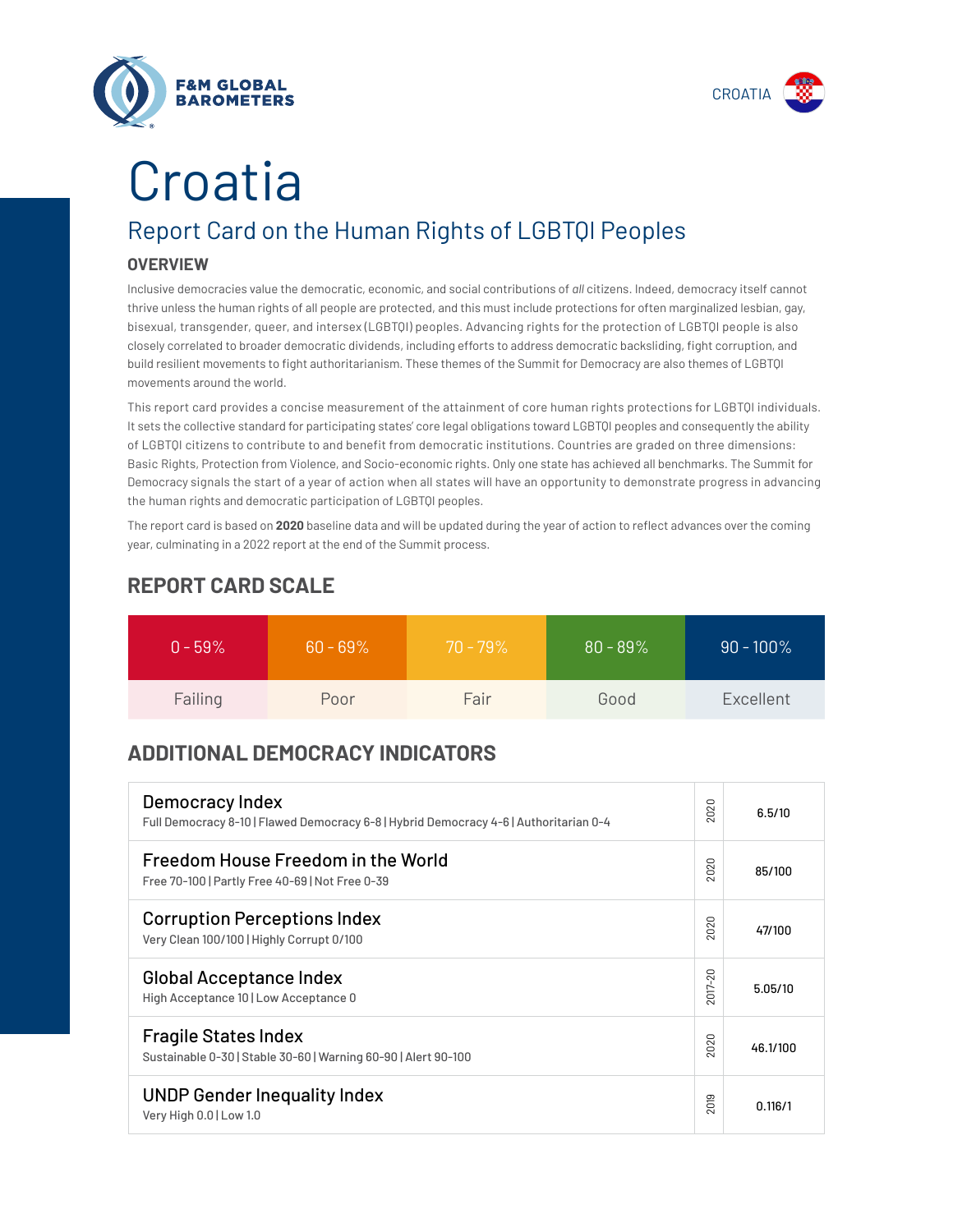



**The report card items are based on 2020 baseline data.**

| 90% | <b>DIMENSION 1: BASIC HUMAN RIGHTS</b>                                                               |            |                          |
|-----|------------------------------------------------------------------------------------------------------|------------|--------------------------|
|     | 1 No criminalization of sexual orientation                                                           |            | $\overline{\phantom{0}}$ |
|     | 2 No criminalization of gender identity or expression                                                |            |                          |
|     | 3 Freedom from arbitrary arrest based on sexual orientation                                          |            |                          |
|     | 4 Freedom from arbitrary arrest based on gender identity                                             |            | $\bigcirc$               |
|     | 5 Legal recognition of gender identity                                                               |            | $\bigcirc$               |
|     | 6 No physiological alteration requirement for legal gender recognition                               |            | $\bigcap$                |
|     | 7 No psychiatric diagnosis requirement for legal gender recognition                                  |            |                          |
|     | 8 LGBTQI organizations are allowed to legally register                                               |            |                          |
|     | 9 LGBTQI organizations are able to peacefully and safely assemble                                    |            |                          |
|     | 10 Security forces provide protection to LGBTQI pride participants                                   |            |                          |
| 60% | <b>DIMENSION 2: PROTECTION FROM VIOLENCE</b>                                                         | <b>YES</b> | N <sub>0</sub>           |
|     | 11 Ban on gay conversion therapy                                                                     | o          |                          |
|     | 12 Hate crimes legislation includes sexual orientation                                               |            |                          |
|     | 13 Hate crimes legislation includes gender identity                                                  |            | $\bigcirc$               |
|     | 14 Hate crimes legislation includes sex characteristics                                              |            |                          |
|     | 15 Hate speech laws include sexual orientation                                                       |            | $\bigcirc$               |
|     | 16 Hate speech laws include gender identity                                                          |            | $\blacksquare$           |
|     | 17 Equality body mandate exists                                                                      |            |                          |
|     | 18 Prohibition of medically-unnecessary non-consensual medical interventions on intersex individuals |            |                          |
|     | 19 Gender affirming prison accommodations                                                            | $\bigcirc$ |                          |
|     | 20 Asylum for LGBTQI individuals is available within the country                                     |            |                          |
| 70% | <b>DIMENSION 3: SOCIO-ECONOMIC RIGHTS</b>                                                            | <b>YES</b> | N <sub>0</sub>           |
|     | 21 Workplace non-discrimination laws include sexual orientation                                      |            |                          |
|     | 22 Workplace non-discrimination laws include gender identity                                         |            |                          |
|     | 23 Workplace non-discrimination laws include sex characteristics                                     |            |                          |
|     | 24 Fair housing non-discrimination laws include sexual orientation                                   |            |                          |
|     | 25 Fair housing non-discrimination laws include gender identity                                      |            |                          |
|     | 26 Head of state supports marriage equality                                                          |            |                          |
|     | 27 State allows for marriage equality                                                                |            |                          |
|     | 28 State prohibits discrimination in healthcare based on sexual orientation                          |            |                          |
|     | 29 State prohibits discrimination in health care based on gender identity                            |            |                          |
|     | 30 Legal classifications (such as an X sex or gender marker) universally available                   |            |                          |